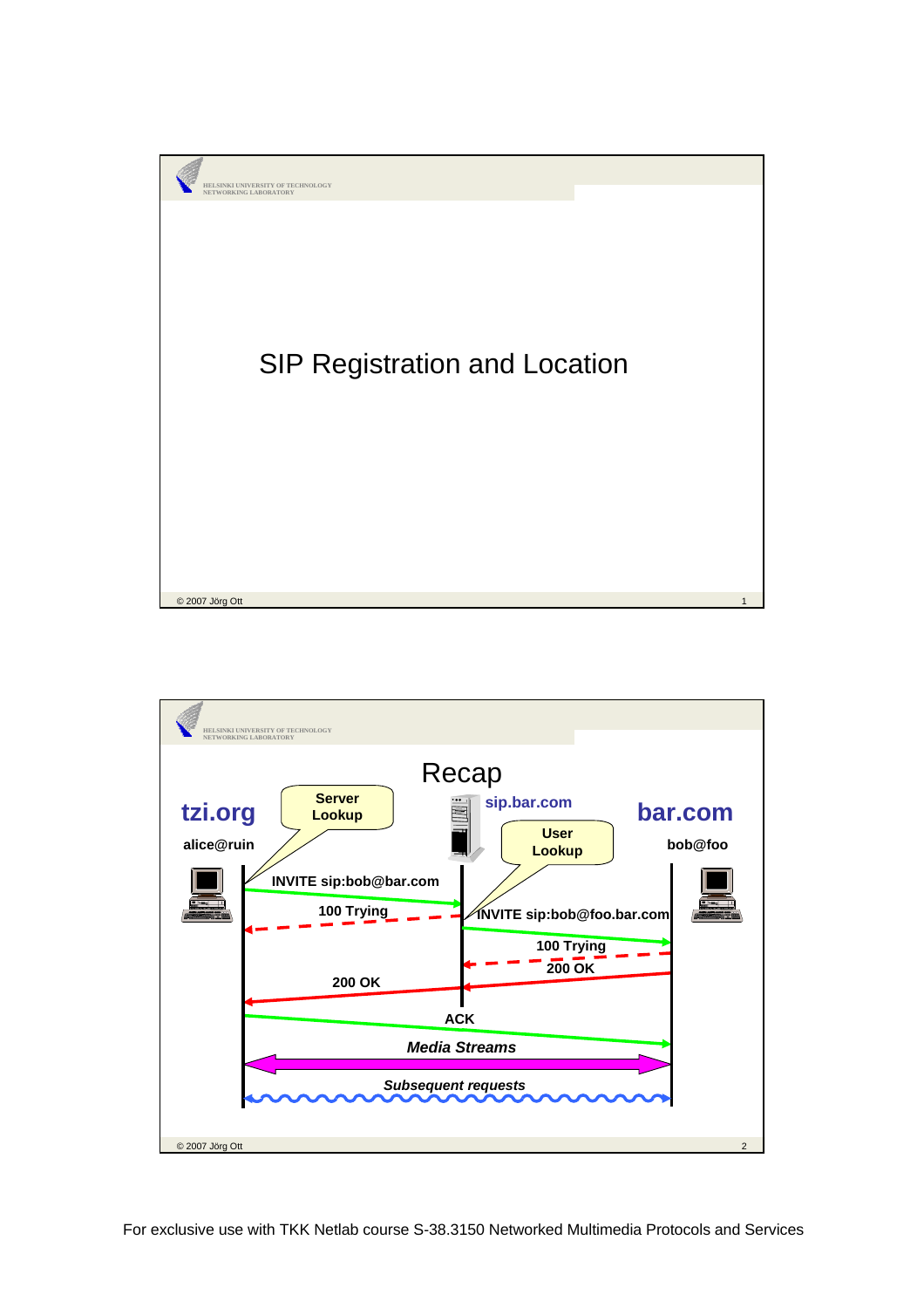

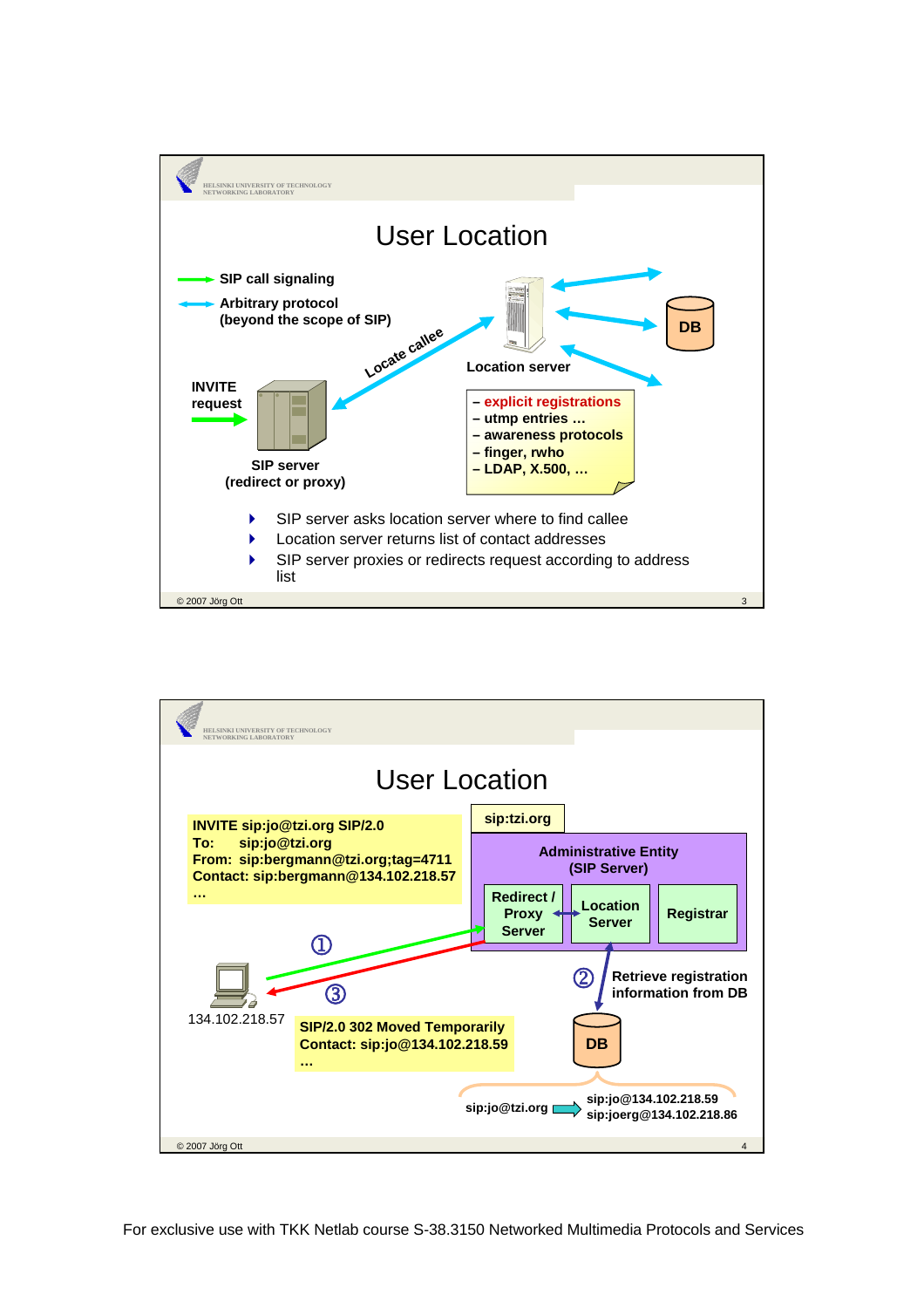

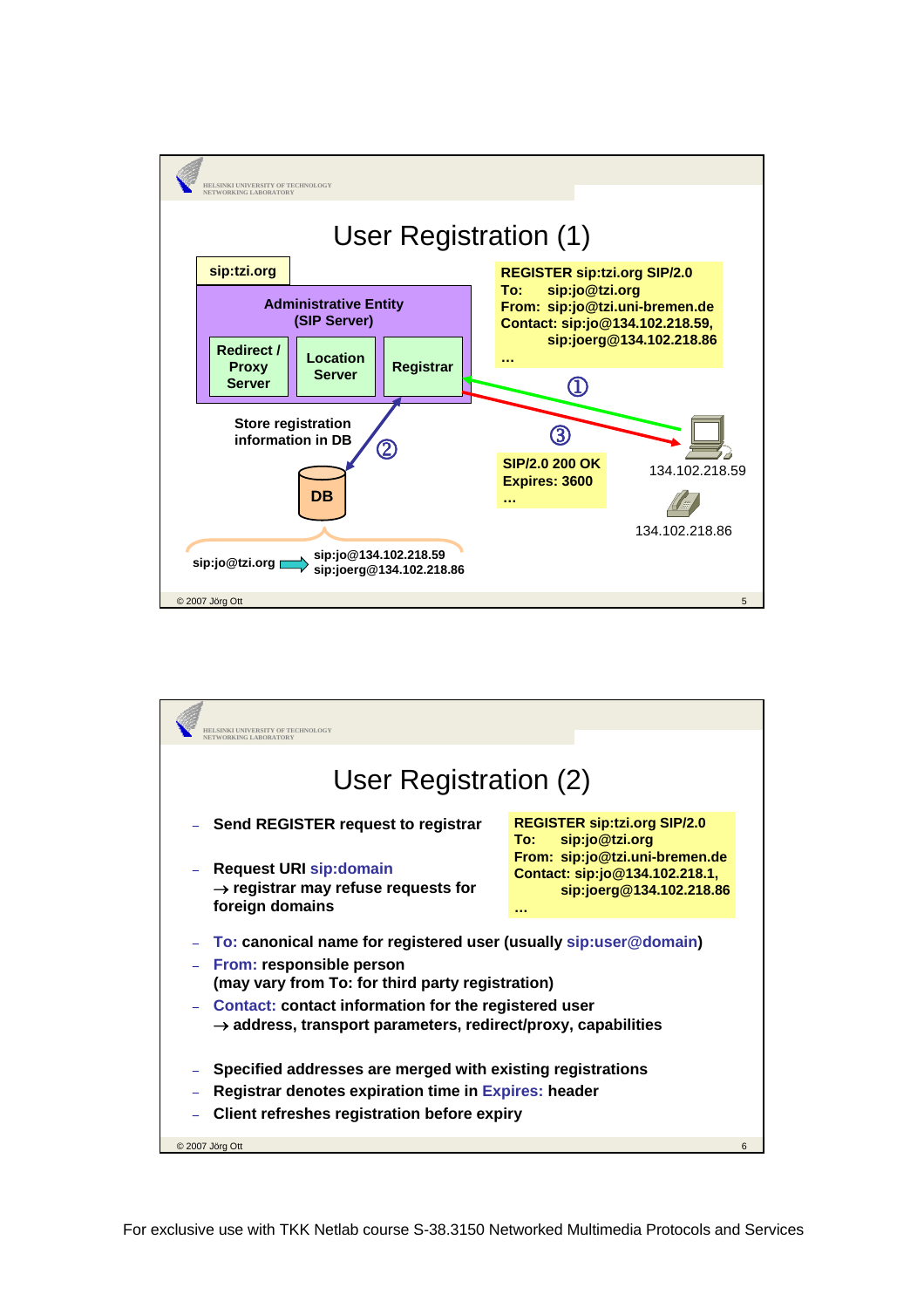

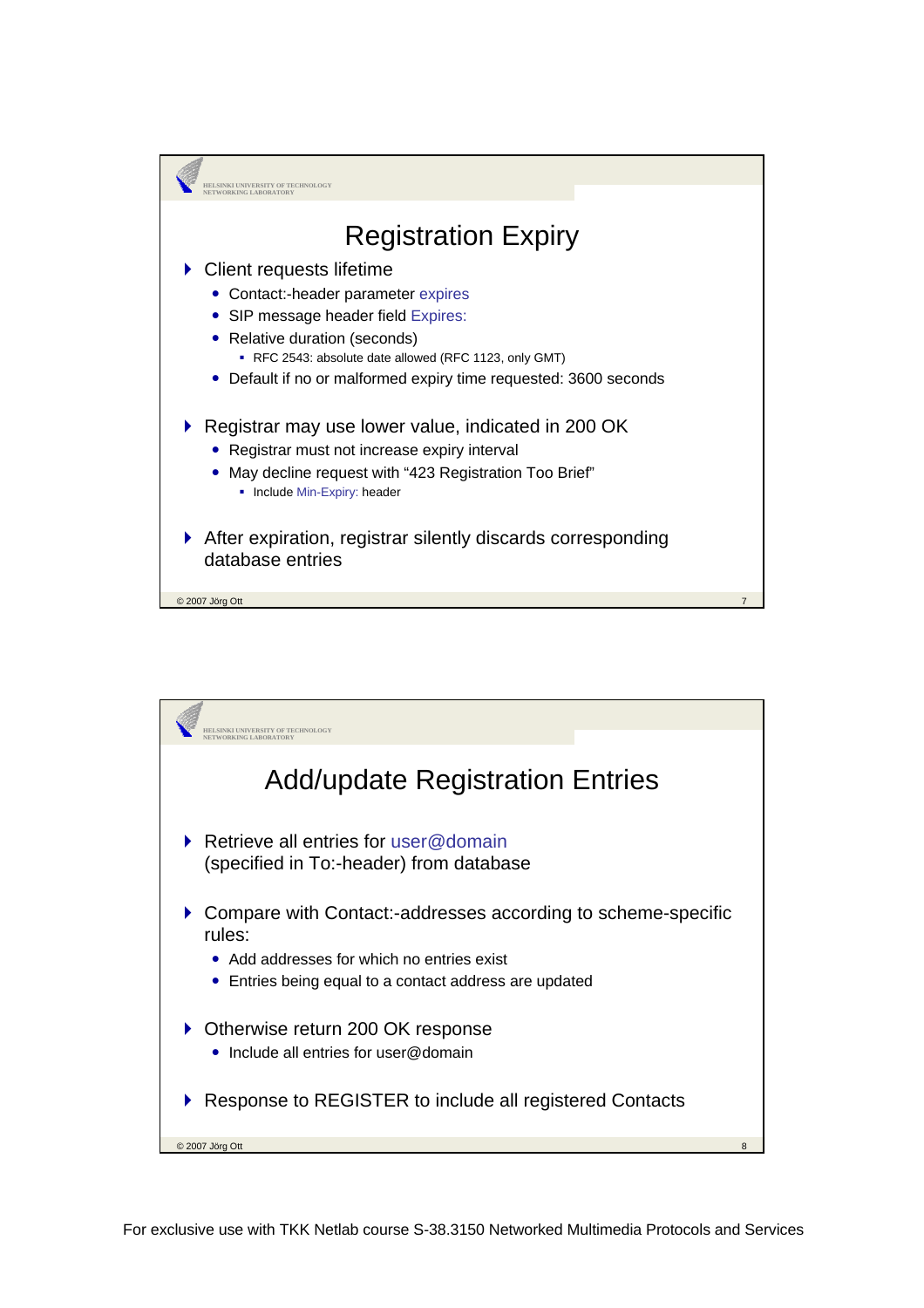

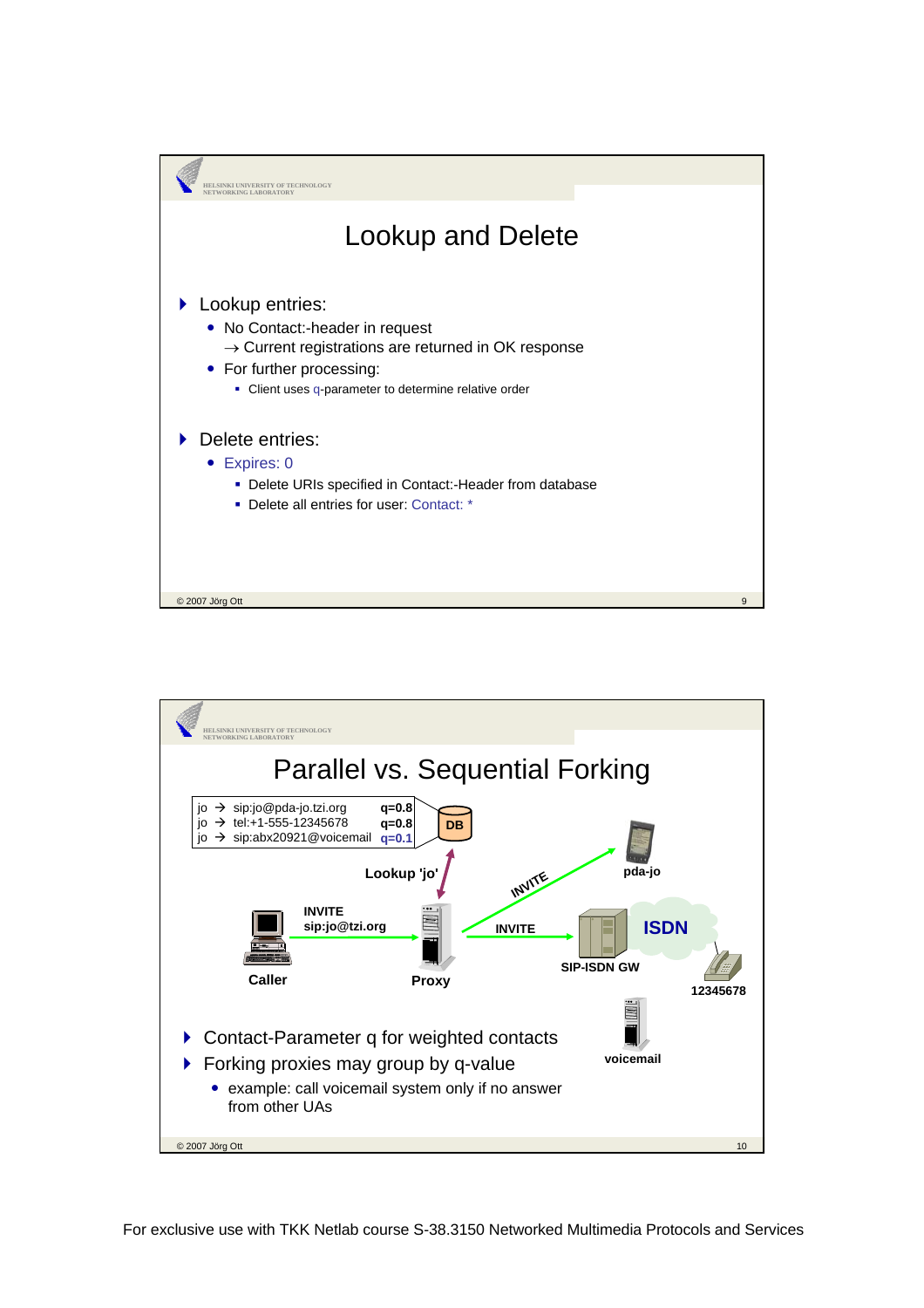

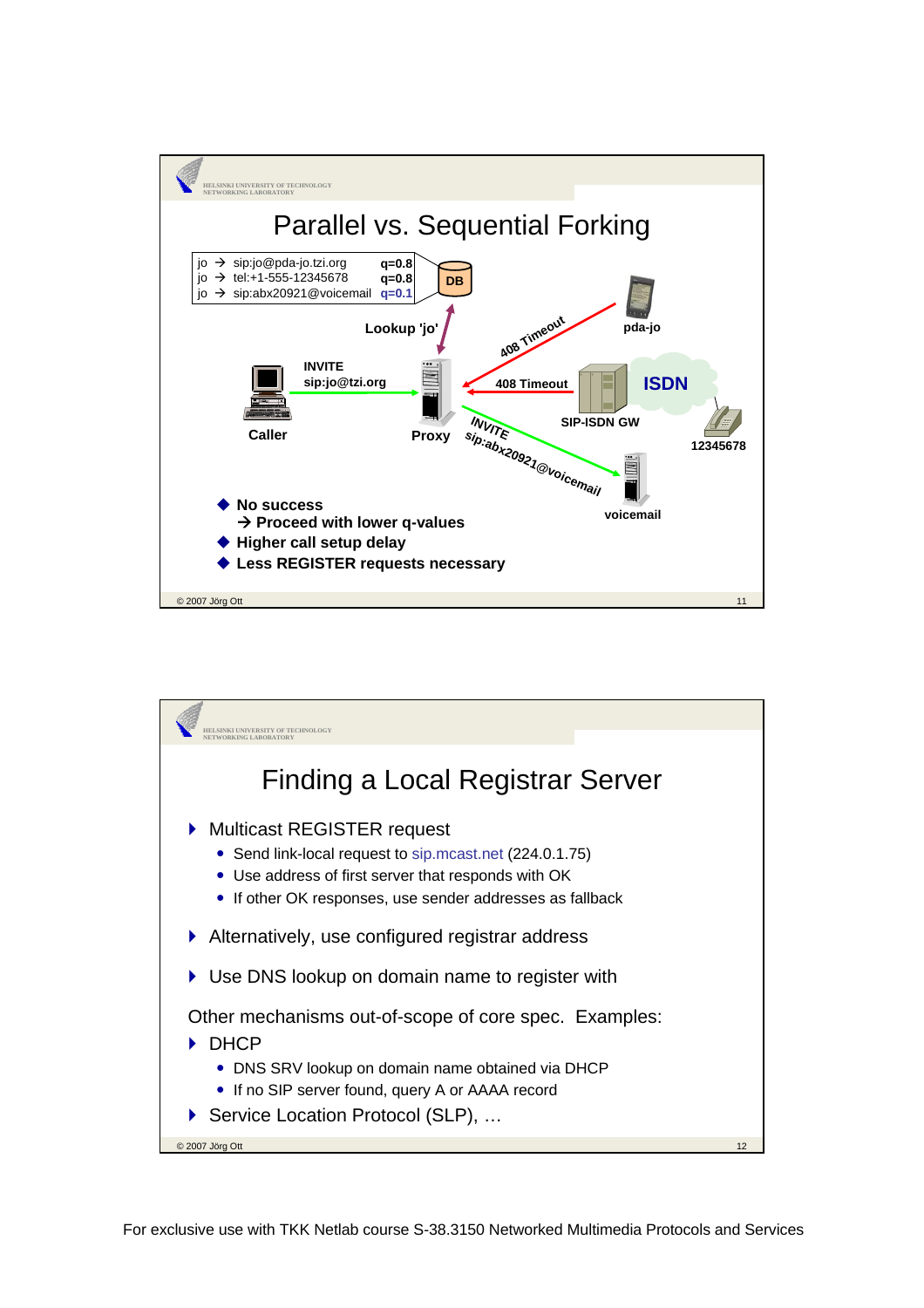

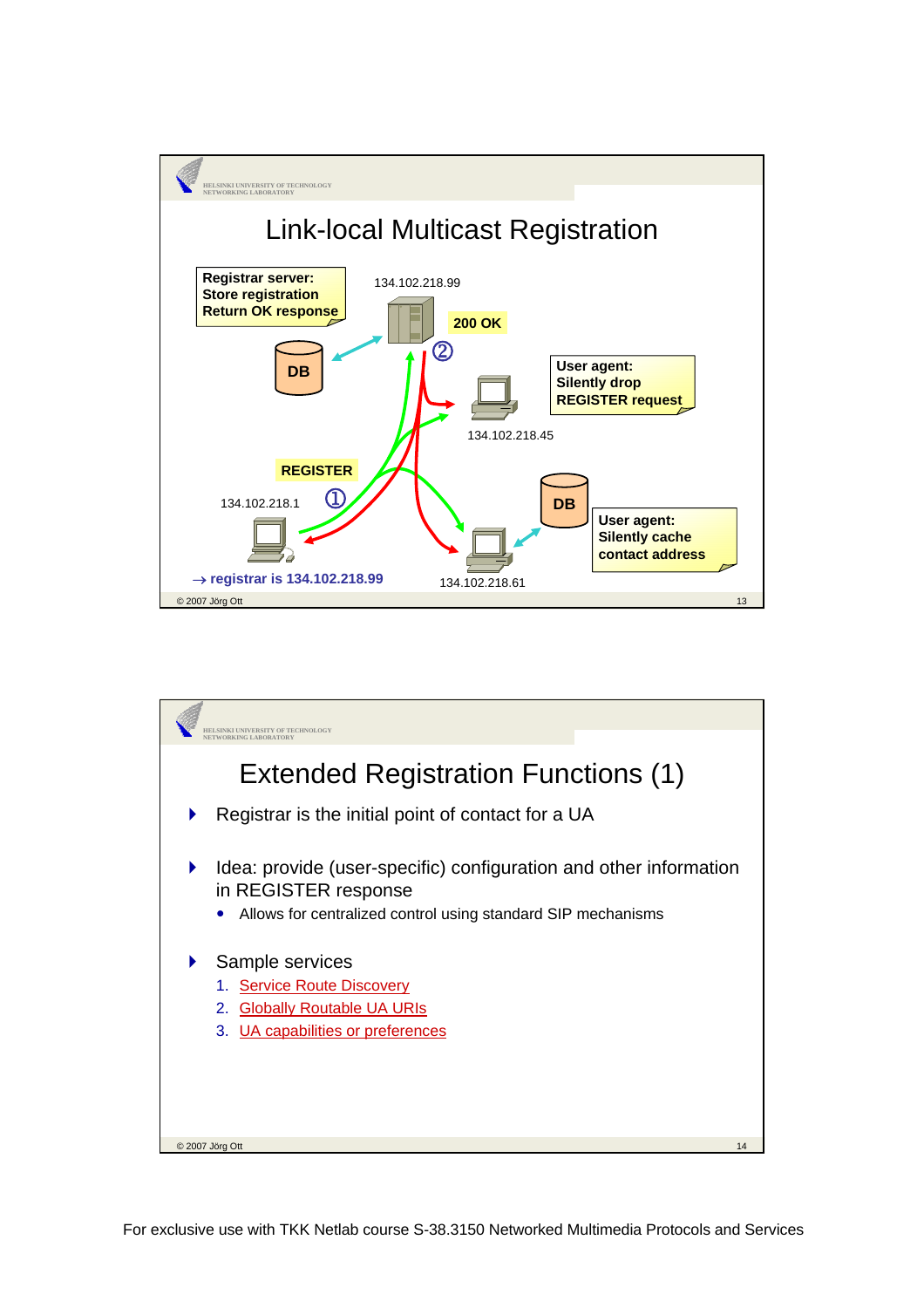

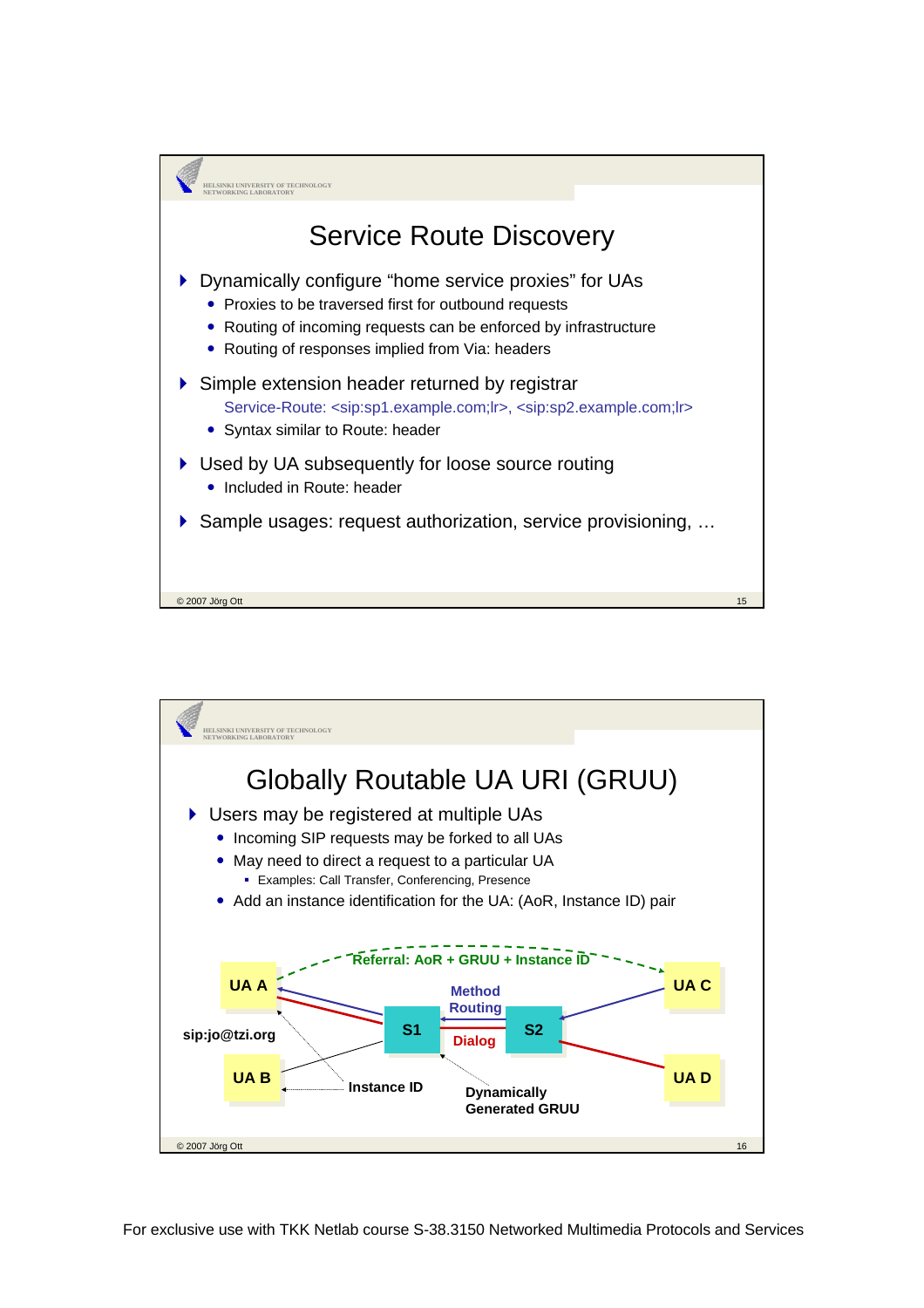

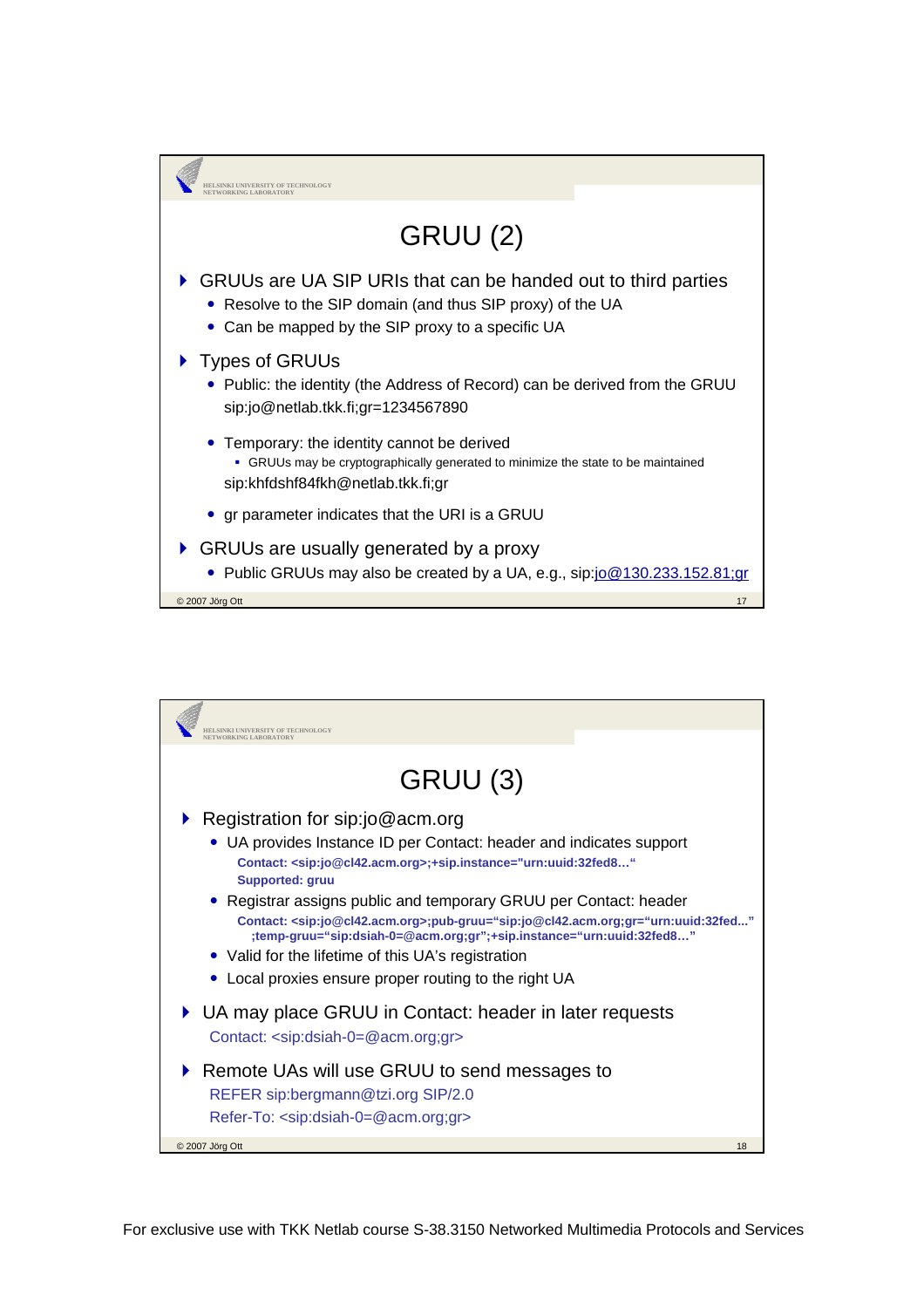

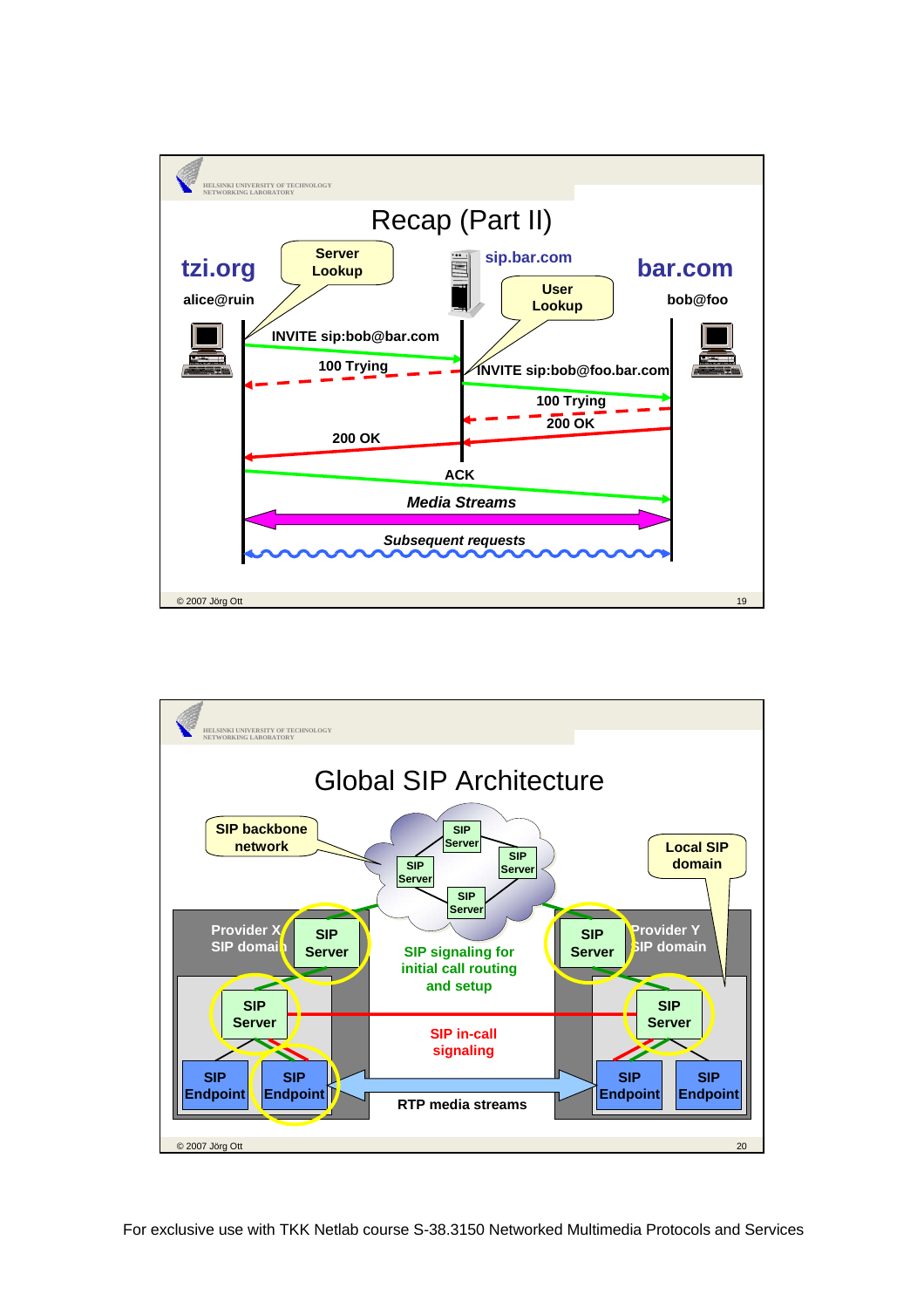

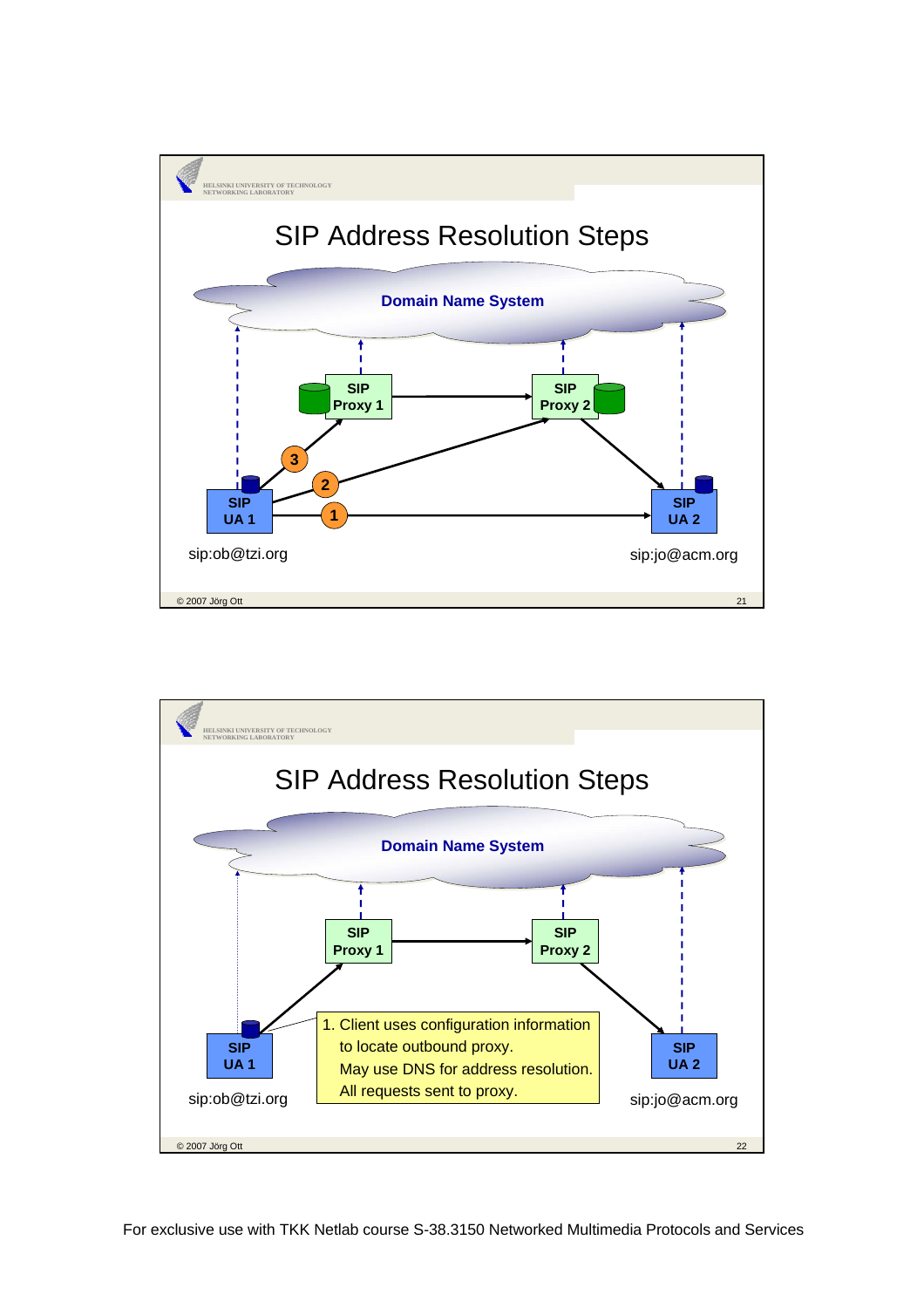

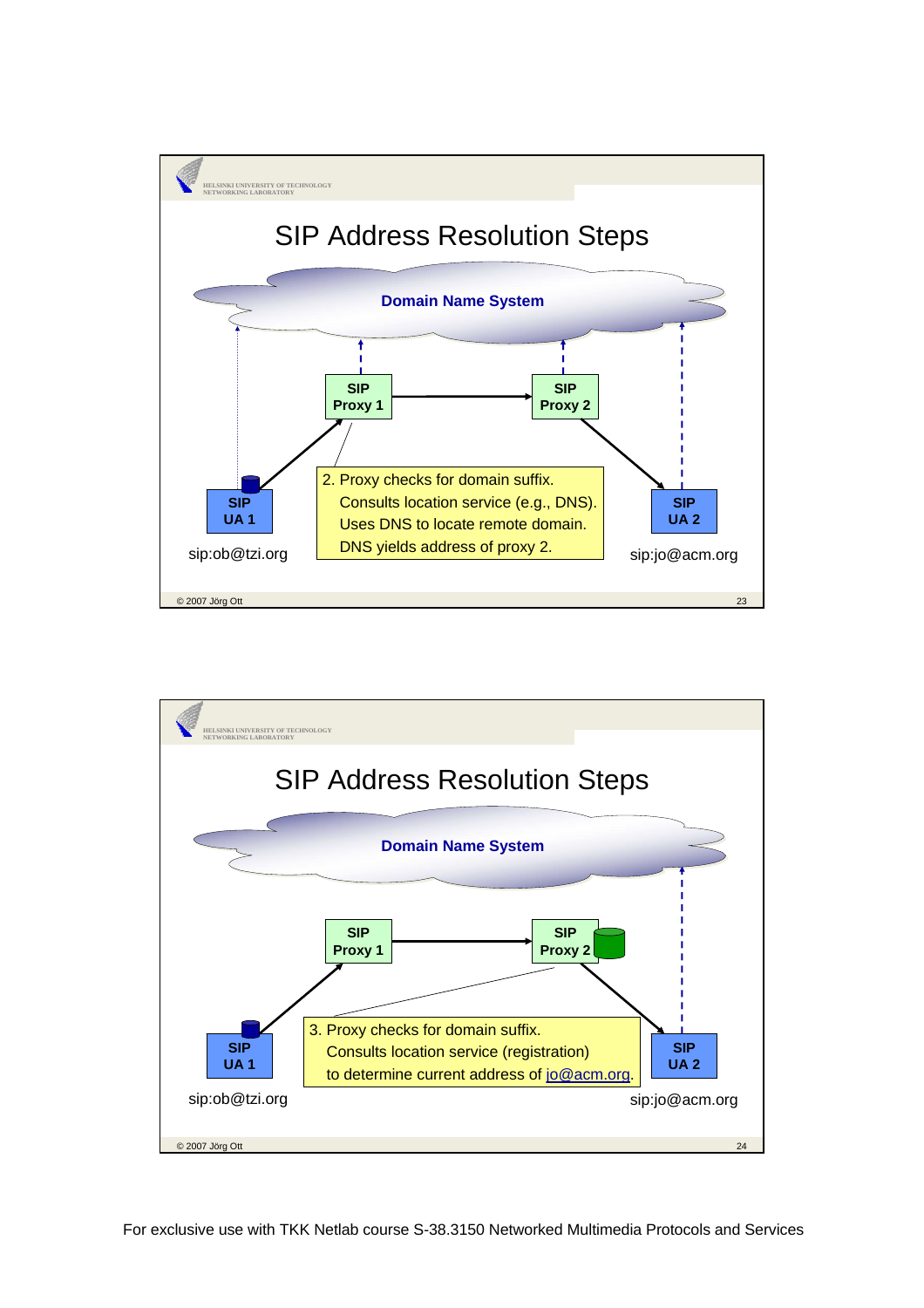

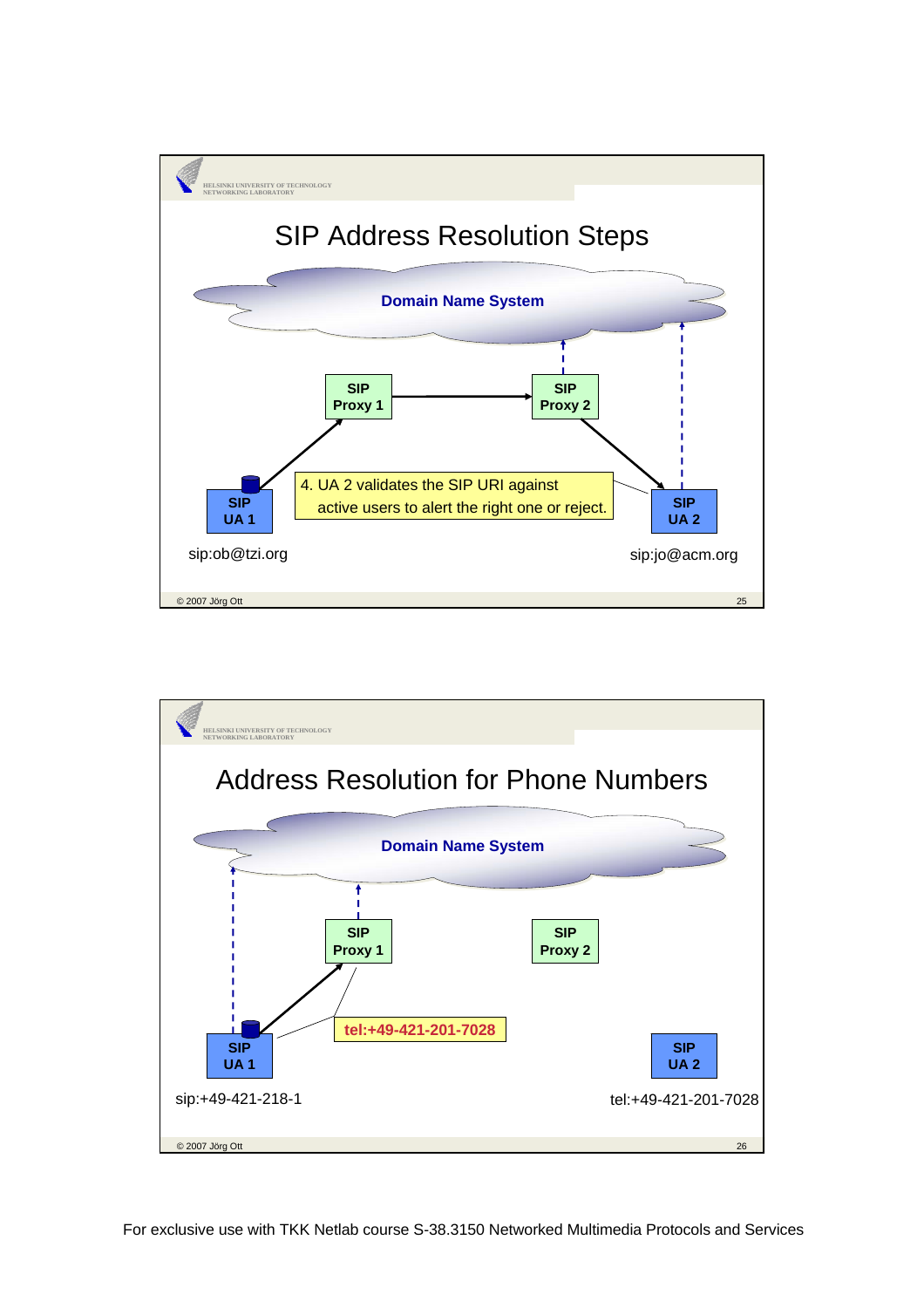

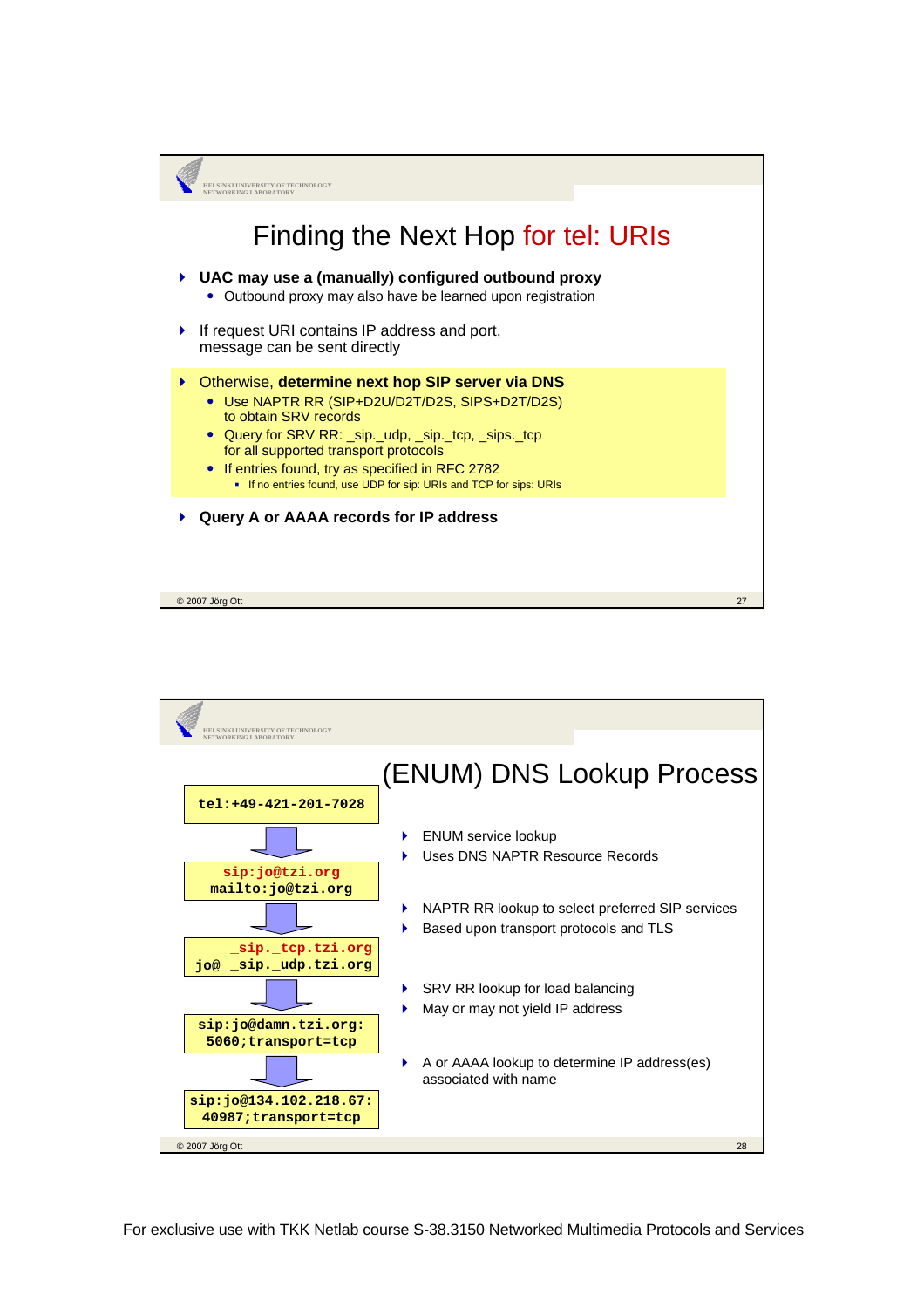

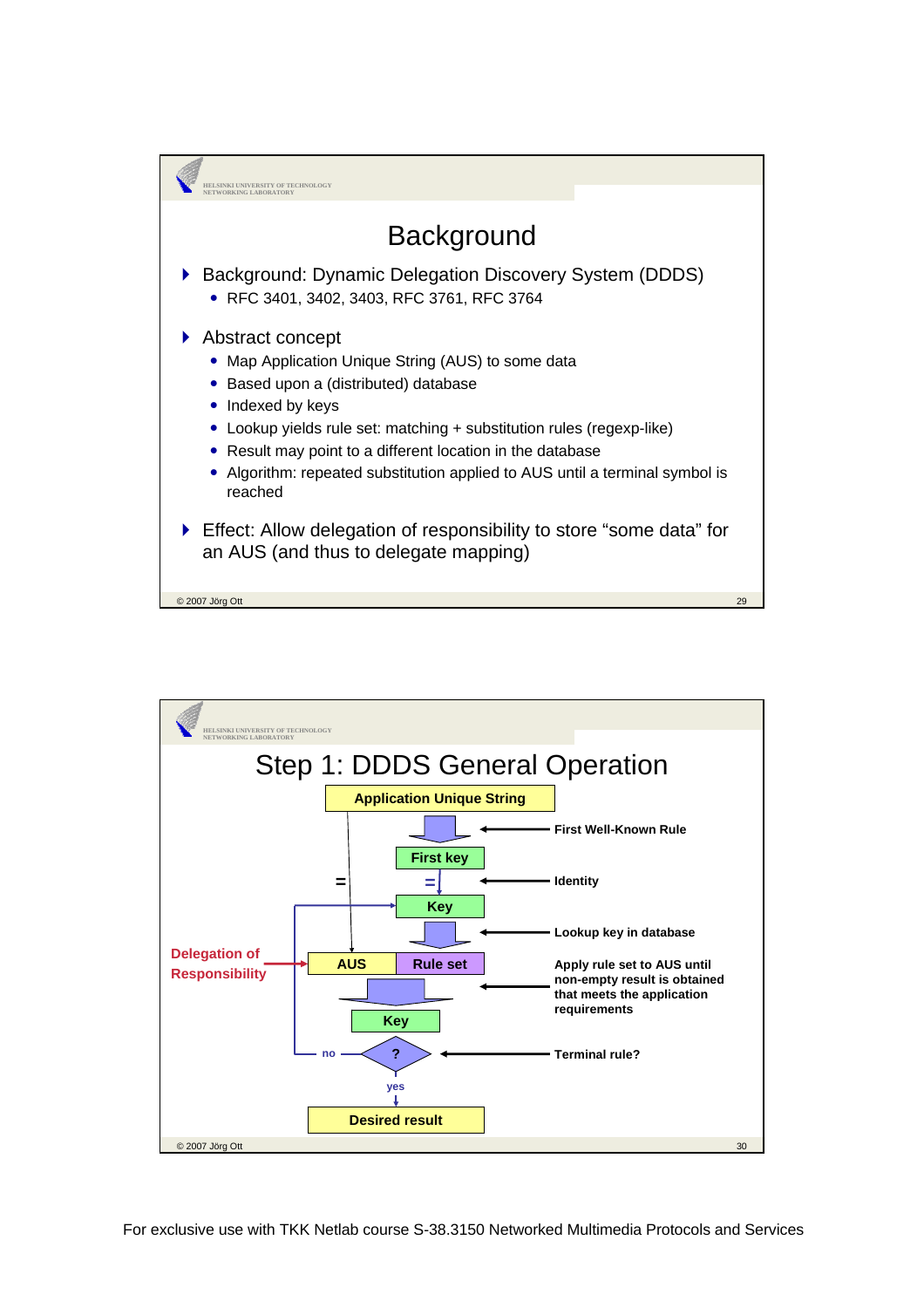

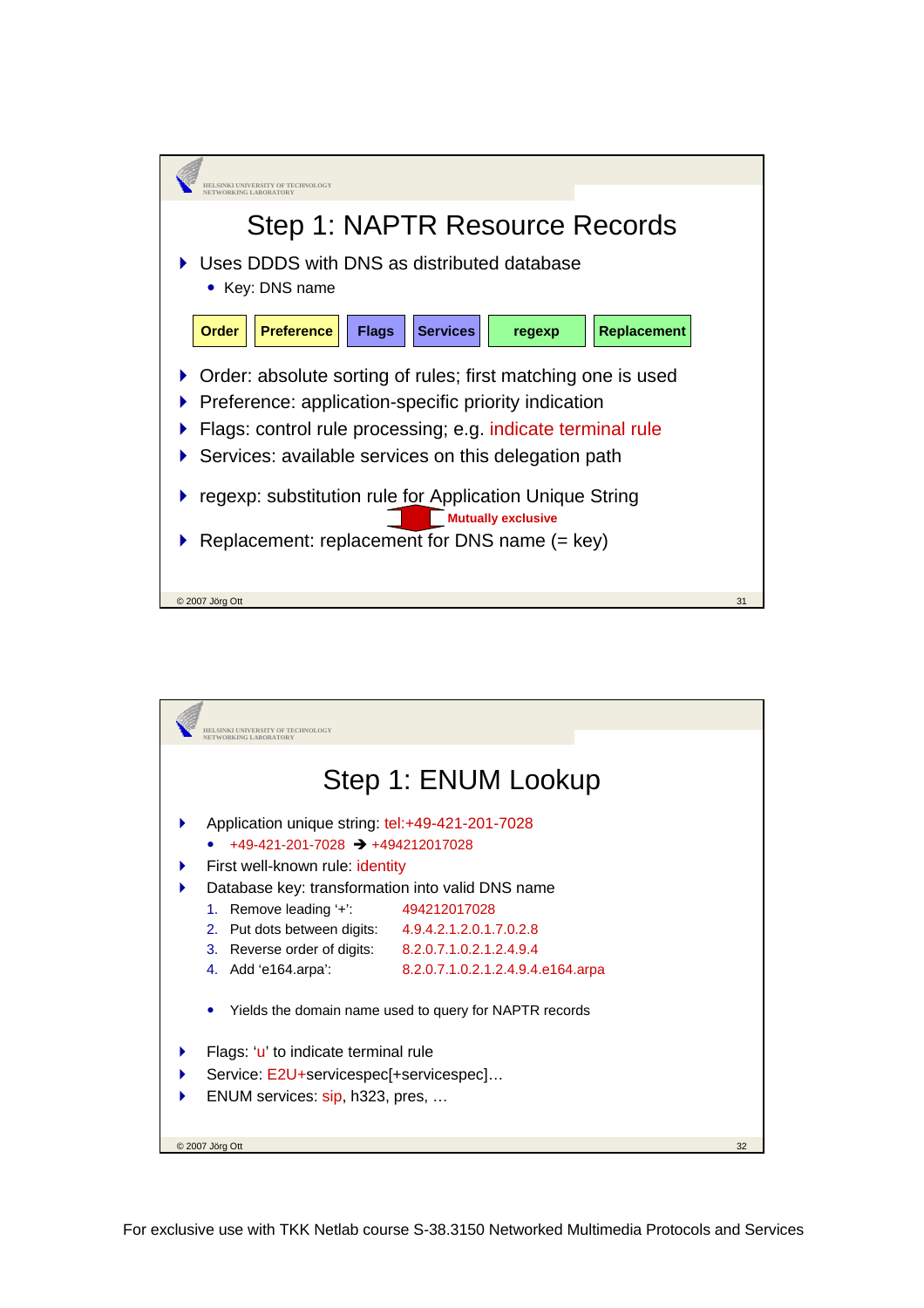| HELSINKI UNIVERSITY OF TECHNOLOGY                 |              |                 |                           |                    |    |  |  |
|---------------------------------------------------|--------------|-----------------|---------------------------|--------------------|----|--|--|
| NETWORKING LABORATORY                             |              |                 |                           |                    |    |  |  |
| Step 1: SIP Lookup for ENUM                       |              |                 |                           |                    |    |  |  |
|                                                   |              |                 |                           |                    |    |  |  |
| <b>Order</b><br><b>Preference</b><br><b>Type</b>  | <b>Flags</b> | <b>Services</b> | regexp                    | <b>Replacement</b> |    |  |  |
|                                                   |              |                 |                           |                    |    |  |  |
| Example: SIP (and other) entries for a user<br>Þ. |              |                 |                           |                    |    |  |  |
| \$ORIGIN 8.2.0.7.1.0.2.1.2.4.9.4.e164.arpa        |              |                 |                           |                    |    |  |  |
| <b>IN NAPTR</b><br>10<br>100                      | ū            | E2U+sip         | !^.*\$!sip:jo@tzi.org!    |                    |    |  |  |
| <b>IN NAPTR</b><br>10<br>101                      | ū            | E2U+pres        | !^.*\$!pres:jo@tzi.org!   |                    |    |  |  |
| <b>IN NAPTR</b><br>10<br>102                      | ū            | E2U+msg         | !^.*\$!mailto:jo@tzi.org! |                    |    |  |  |
|                                                   |              |                 |                           |                    |    |  |  |
| <b>Mapping to a Domain Name</b>                   |              |                 |                           |                    |    |  |  |
|                                                   |              |                 |                           |                    |    |  |  |
| © 2007 Jörg Ott                                   |              |                 |                           |                    | 33 |  |  |

| HELSINKI UNIVERSITY OF TECHNOLOGY                                                                                         |                                                               |        |                    |  |  |  |  |  |
|---------------------------------------------------------------------------------------------------------------------------|---------------------------------------------------------------|--------|--------------------|--|--|--|--|--|
| NETWORKING LABORATORY<br>Step 2: SIP NAPTR for Transport Selection                                                        |                                                               |        |                    |  |  |  |  |  |
| <b>Preference</b><br><b>Type</b><br>Order                                                                                 | <b>Services</b><br><b>Flags</b>                               | regexp | <b>Replacement</b> |  |  |  |  |  |
| Example: Secure SIP preferred over SIP, TCP over UDP<br>Looking up <sip:jo@tzi.org><br/>\$ORIGIN tzi.org</sip:jo@tzi.org> |                                                               |        |                    |  |  |  |  |  |
| <b>IN NAPTR</b><br>50<br>100                                                                                              | D2T+SIPS<br>ū                                                 |        | _sips._tcp.tzi.org |  |  |  |  |  |
| <b>IN NAPTR</b><br>90<br>100<br><b>IN NAPTR</b>                                                                           | D <sub>2</sub> T <sub>+</sub> SIP<br>ū<br>D <sub>2U+SIP</sub> |        | _sip._tcp.tzi.org  |  |  |  |  |  |
| 100<br>100                                                                                                                | ū                                                             |        | _sip._udp.tzi.org  |  |  |  |  |  |
| © 2007 Jörg Ott                                                                                                           |                                                               |        | 34                 |  |  |  |  |  |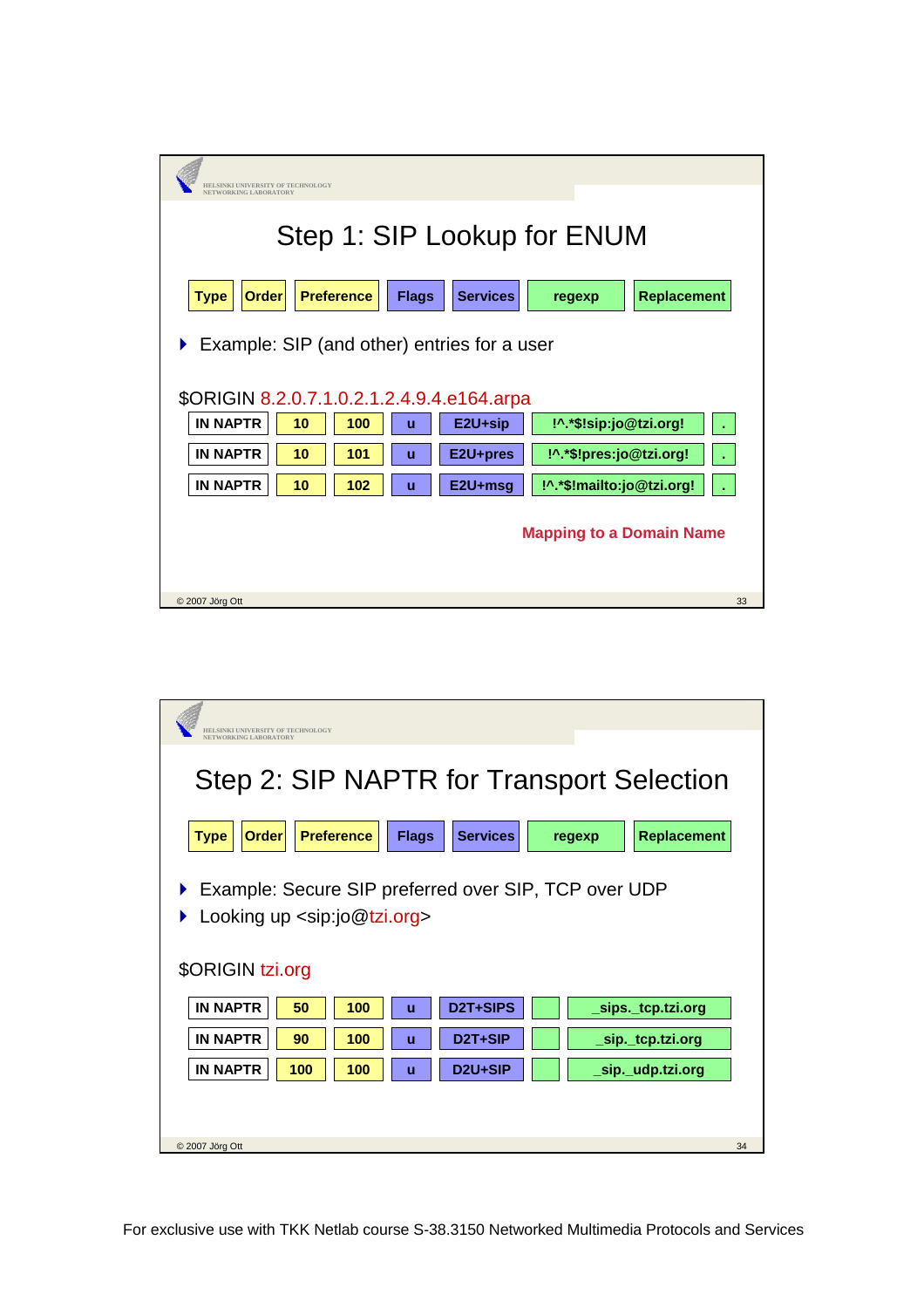| <b>JELSINKI UNIVERSITY OF TECHNOLOGY</b>            |                                                       |               |    |  |  |  |
|-----------------------------------------------------|-------------------------------------------------------|---------------|----|--|--|--|
|                                                     |                                                       |               |    |  |  |  |
| Steps 3 and 4: SRV and A Resource Records           |                                                       |               |    |  |  |  |
|                                                     |                                                       |               |    |  |  |  |
|                                                     | Example: SIP load balancing across three servers<br>▶ |               |    |  |  |  |
| \$ORIGIN _sip._tcp.tzi.org                          |                                                       |               |    |  |  |  |
|                                                     |                                                       |               |    |  |  |  |
| <b>IN SRV</b><br>0<br>1                             | 5060                                                  | damn.tzi.org  |    |  |  |  |
| <b>IN SRV</b><br>$\overline{2}$<br>0                | 5060                                                  | rasen.tzi.org |    |  |  |  |
| <b>IN SRV</b><br>$\bf{0}$<br>4                      | 50600                                                 | rasen.tzi.org |    |  |  |  |
|                                                     |                                                       |               |    |  |  |  |
| Finally: lookup of A records for rasen.tzi.org<br>Þ |                                                       |               |    |  |  |  |
| Then send SIP message to 134.102.218.67             |                                                       |               |    |  |  |  |
|                                                     |                                                       |               |    |  |  |  |
|                                                     |                                                       |               |    |  |  |  |
| C 2007 Jörg Ott                                     |                                                       |               | 35 |  |  |  |

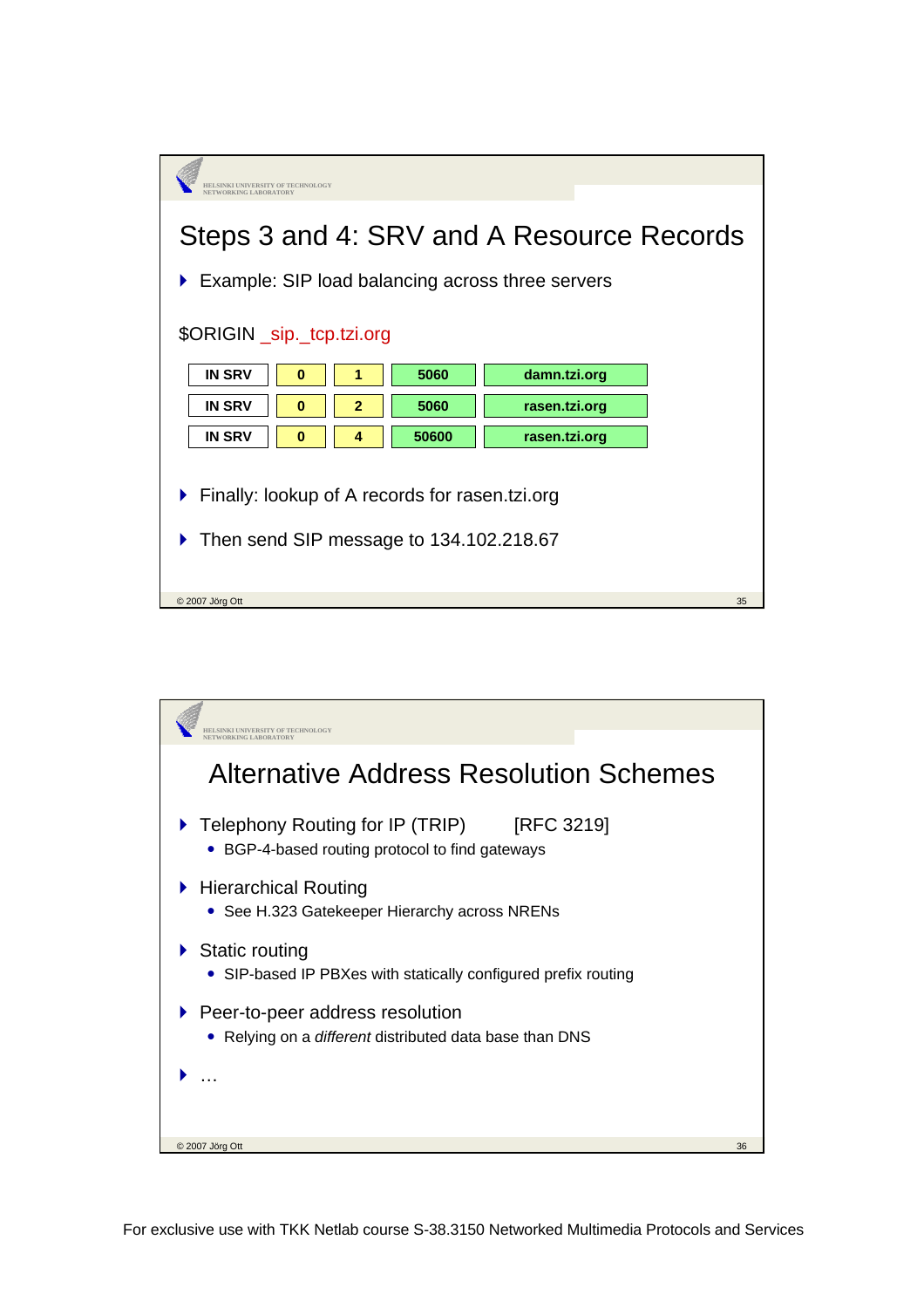

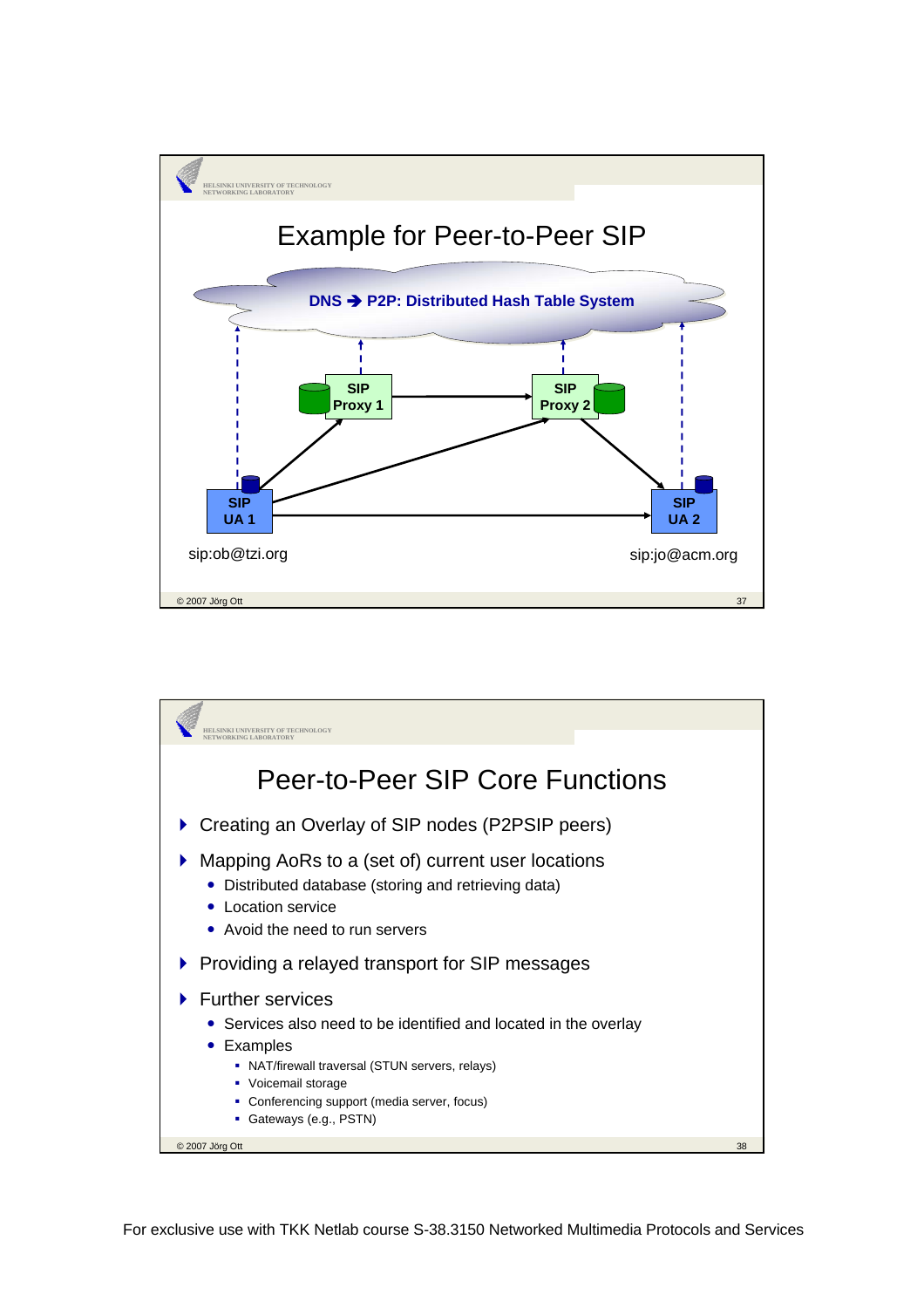

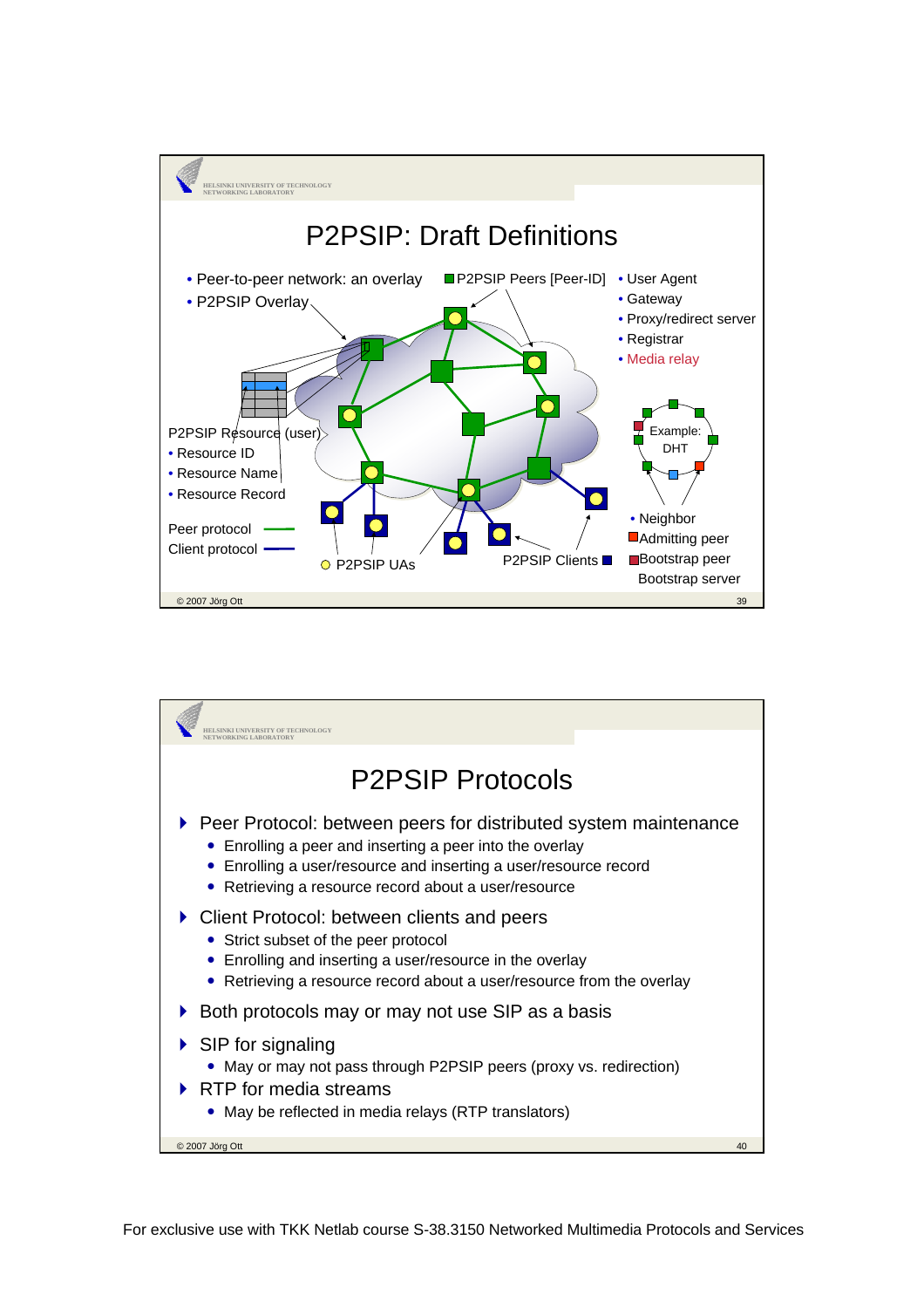

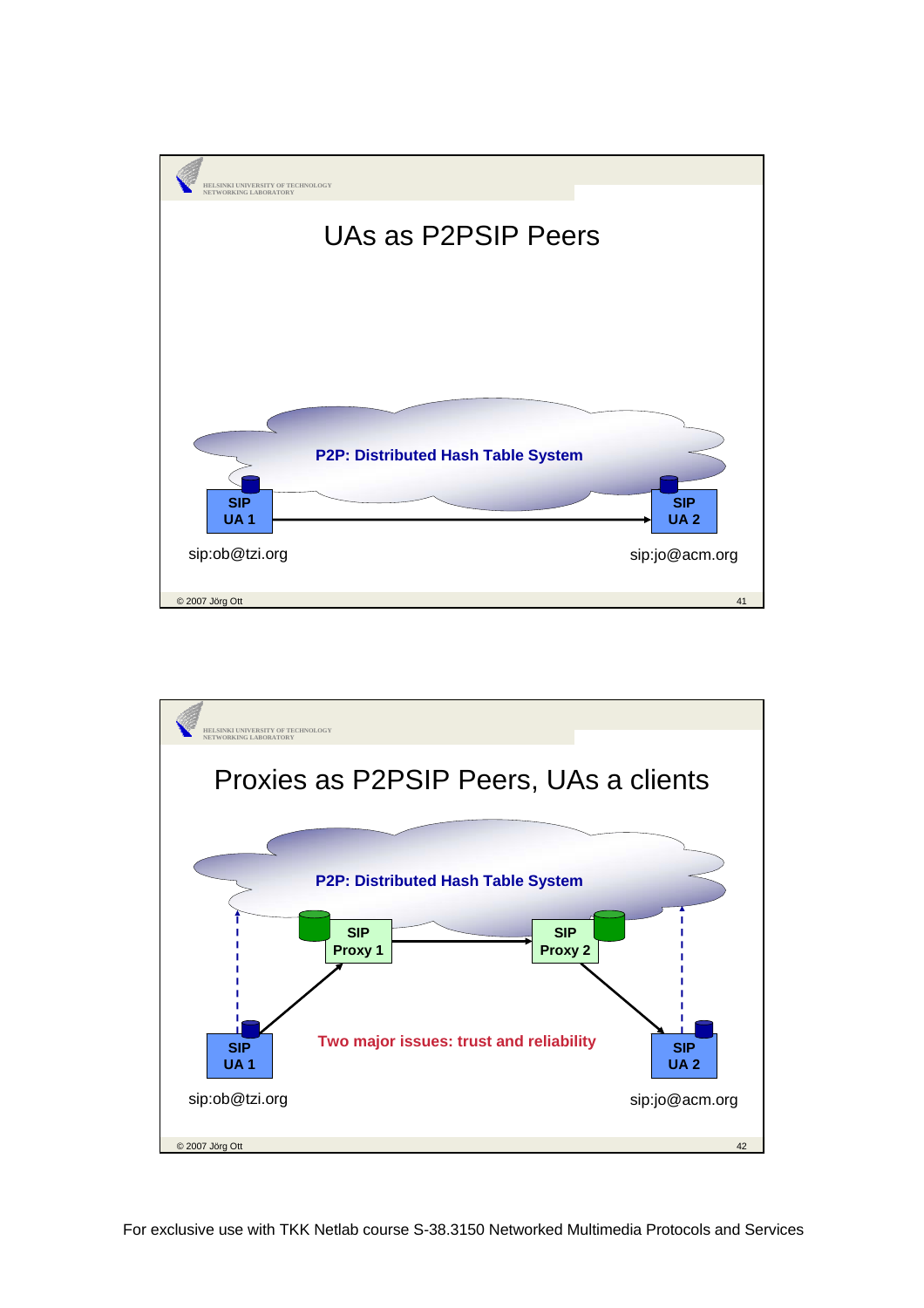